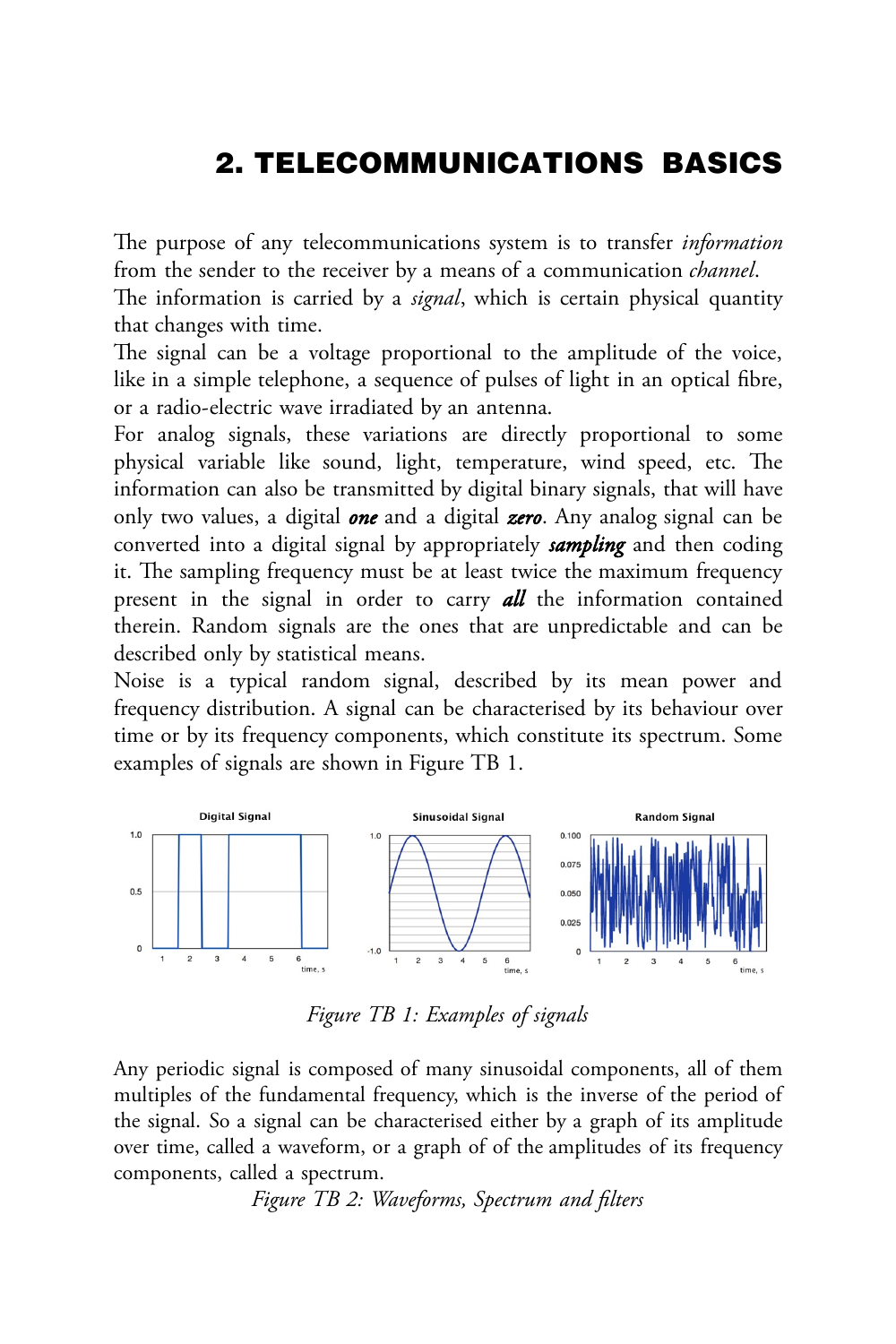

Figure TB 2 shows how the same signal can be seen from two different perspectives. The waveform can be displayed by an instrument called an oscilloscope, while the spectrum can be displayed by what is called a Spectrum Analyzer. The spectrum distribution relays very important information about the signal and allows for the intuitive understanding of the concept of filtering of electrical signals. In the example shown, the signal is formed by the superposition of three sinusoidal components of frequency  $f_1$ ,  $f_2$  and  $f_3$ . If we pass this signal through a device that will remove  $f_2$  and  $f_3$ , the output is a pure sinusoidal at frequency  $f_1$ .

We call this operation "Low Pass filtering" because it removes the higher frequencies. Conversely, we can apply the signal to a "High **Pass Filter**", a device that will remove  $f_1$  and  $f_2$  leaving only a sinusoidal signal at the  $\rm f_{3}$  frequency. Other combinations are possible, giving rise to a variety of filters. No physical device can transmit all the infinite frequencies of the radio-electric spectrum, so every device will always perform some extent of filtering to the signal that goes through it. The *bandwidth* of a signal is the difference between the highest and the lowest frequency that it contains and is expressed in Hz (number of cycles per second).

While travelling through the communication channel, the signal is subject to *interference* caused by other signals and is also affected by the electrical *noise* always present in any electrical or optical component. *Intra-channel*  interference originates in the same channel as our signal. *Co-channel*  interference is due to the imperfection of the filters that will let in signals from adjacent channels.

Consequently, the received signal will always be a distorted replica of the transmitted signal, from which the original information must be retrieved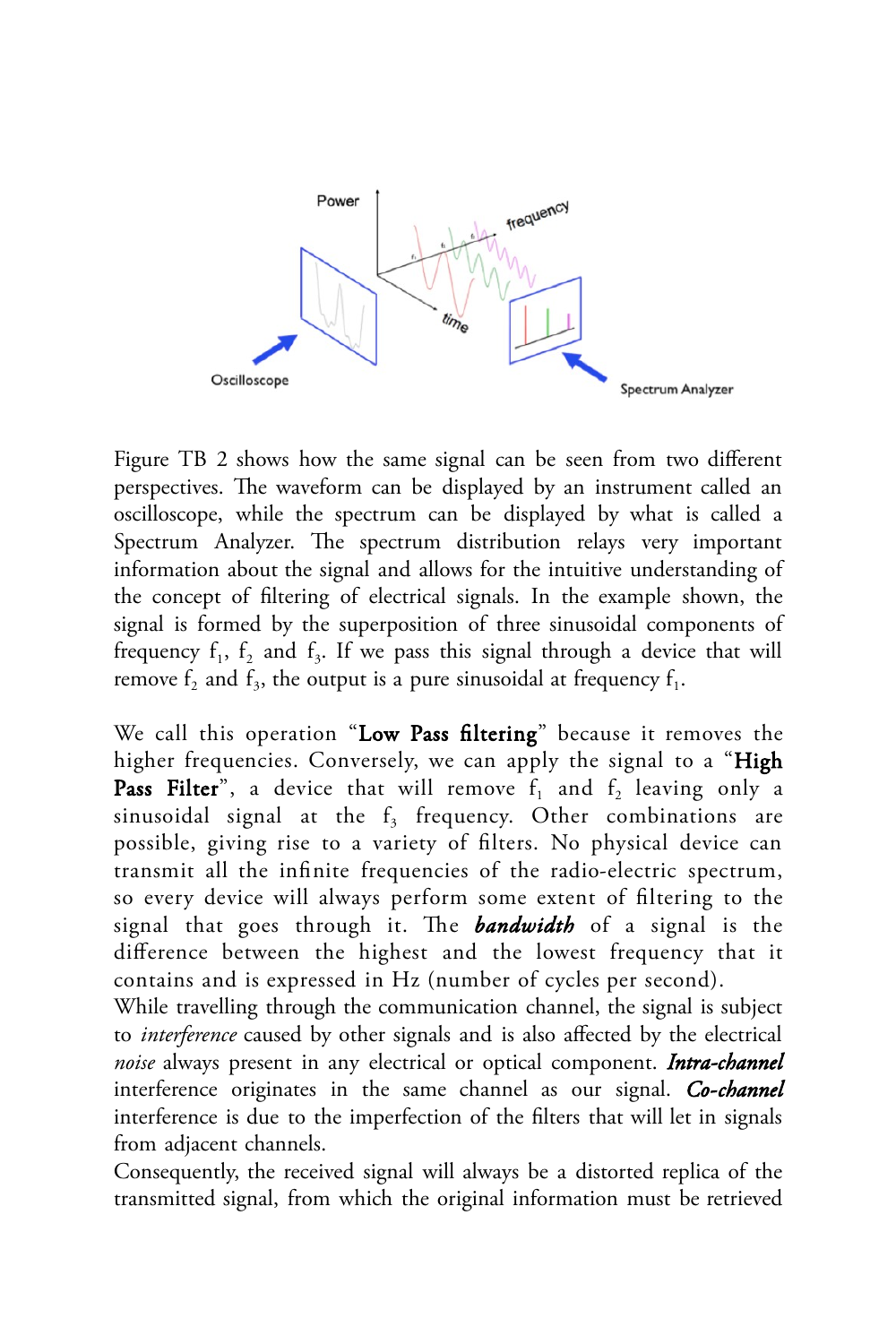by appropriate means to combat the effect of interference and noise. Furthermore, the received signal will be subject to *attenuation* and *delay* that increase with the distance between the transmitter and the receiver.



*Figure TB 3: Attenuation and delay*

Although it is relatively simple to restore the amplitude of signal by means of an electrical *amplifier*, the components of the amplifier will add additional noise to the signal, so at very long distances where the received signal is feeble, the amplifier will produce a signal so garbled with noise that the information originally transmitted will no longer be retrievable.

One way to address this problem consists in converting the continuous quantity carrying the information into a sequence of very simple *symbols* which can be easier to recognise even at great distance. For instance, the flag of a ship is a convenient way to distinguish the nationality of the ship even at distances at which the letters on the hull cannot be read.

This technique has been extended to carry generalised messages by assigning different position of flags to every letter of the alphabet, in an early form of long distance telecommunications by means of *digital* or *numeric* signals.

The limitation of this method is obvious; to be able to distinguish among, say, 26 symbols corresponding to each letters of the alphabet, one must be quite close to the communicating ship.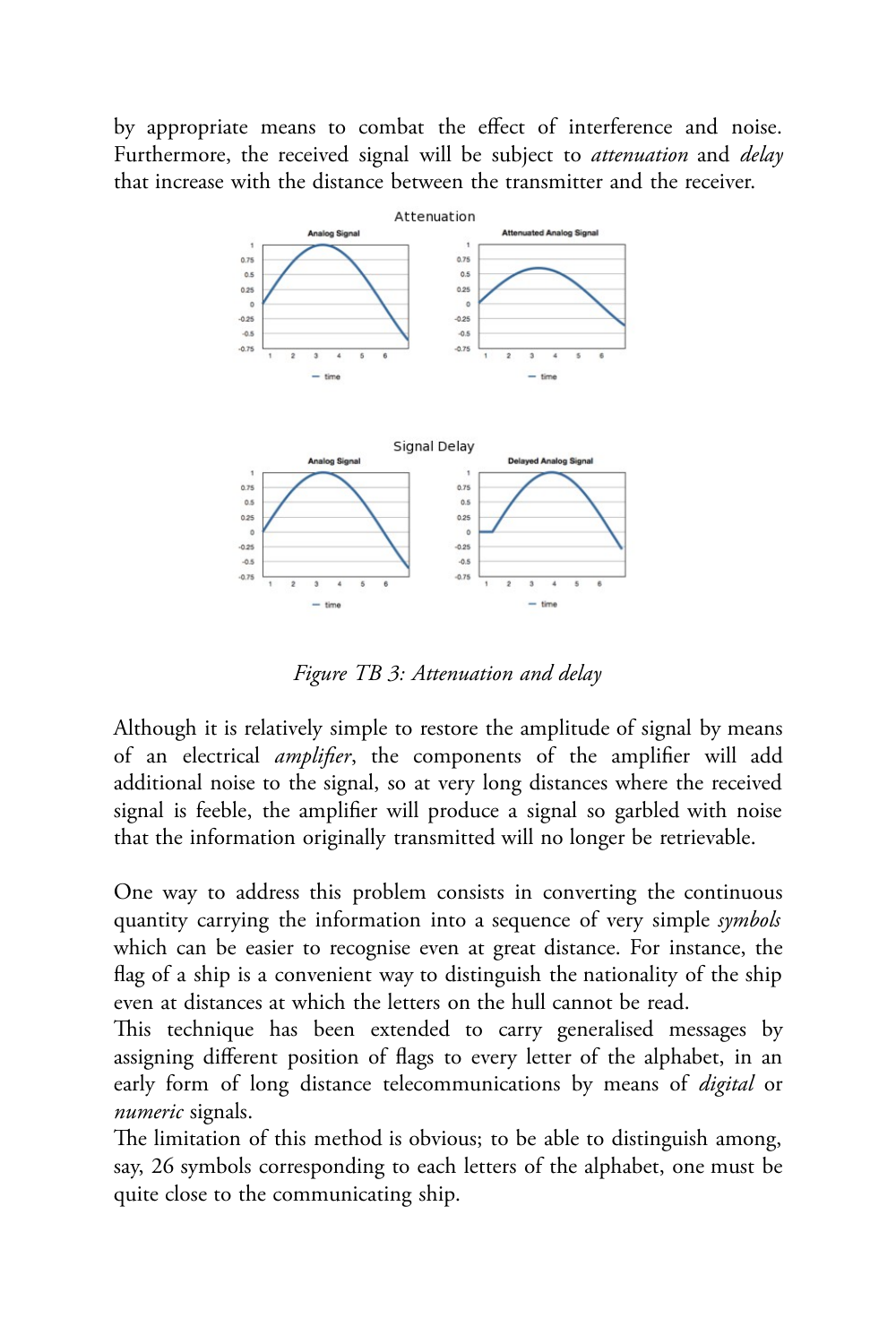On the other hand, if we code each letter of the alphabet in a sequence of only two symbols, these symbols can be distinguished at much longer distance, for example the dot and dashes of the telegraph system.

The process of transforming a continuous analog signal into a discontinuous digital one is called Analog to Digital Conversion (ADC), and conversely we must have a Digital to Analog Converter (DAC) at the receiving end to retrieve the original information.

This is the reason why most modern telecommunication systems use digital binary signals to convey all sorts of information in a more robust way. The receiver must only distinguish between two possible symbols, or in other words between two possible values of the received *bit* (*bi*nary digit). For instance, the CD has replaced the vinyl record, and analogue television is being replaced by digital television. Digital signals can use less bandwidth, as exemplified by the "*digital dividend*" currently being harnessed in many countries which consists in bandwidth that has become available thanks to the transition from analog to digital transmission in TV broadcasting.

Although in the process of converting from an analog to a digital information system there is always some loss of information, we can engineer the system so as to make this loss negligible.

Normal, 72pixels/inch

Sampled Image, 10 pixels/inch



*Figure TB 4: Undersampled Image*

For example, in a digital camera we can choose the number of bits used to record the image.

The greater the number of bits (proportional to the amount of *megapixels*), the better the rendering, but more memory will be used and longer time to transmit the image will be needed.

So most modern communication systems deal with digital signals, although the original variable that we want to transmit might be analog, like the voice.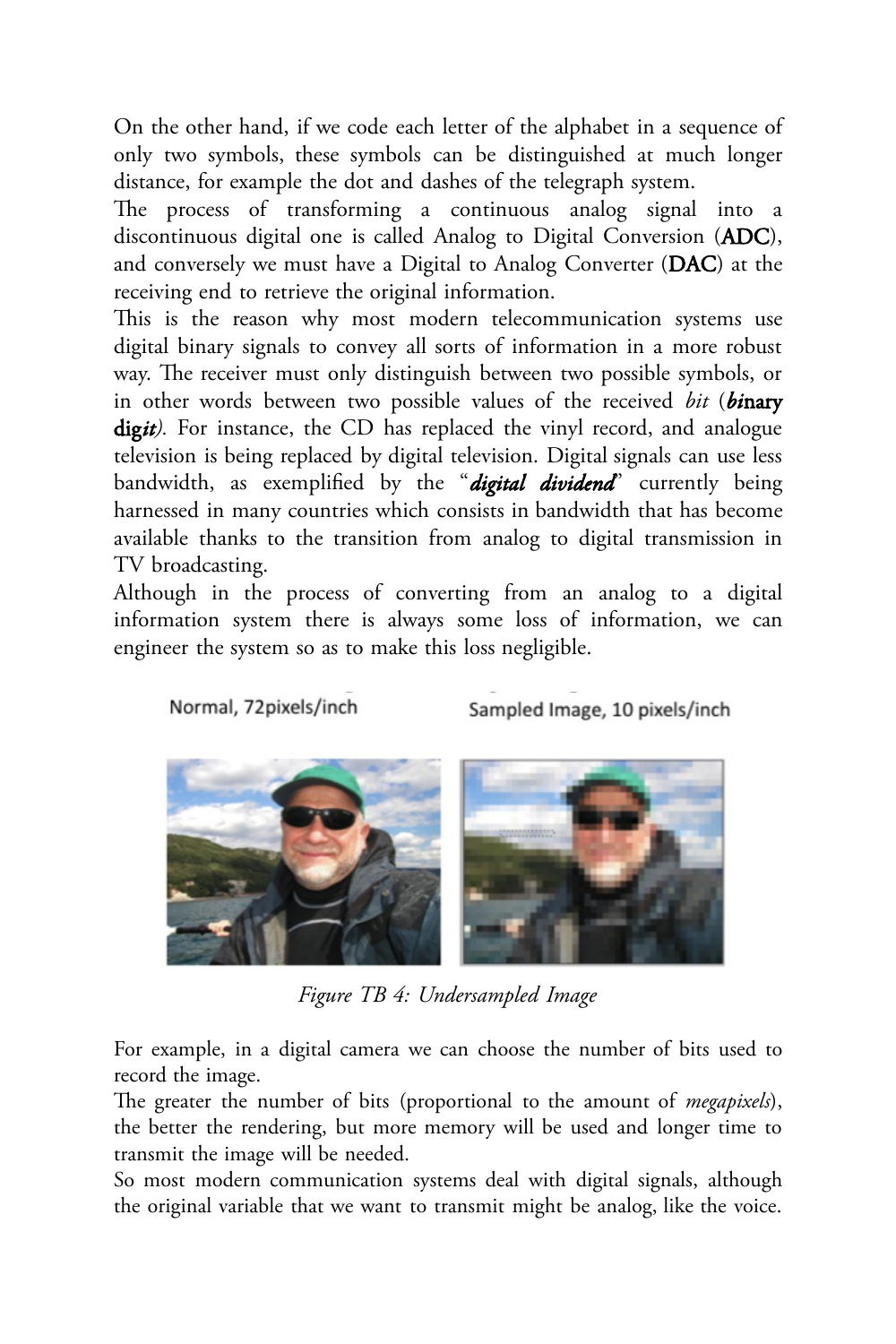It can be shown that any analog signal can be reconstructed from discrete samples if the sampling rate is at least twice as high as the highest frequency content of the signal.



*Figure TB 5: detection of a noisy signal*

Then each sample is coded in as many bits as necessary to achieve the desired amount of precision.

These bits can now be efficiently stored or transmitted, since for the recovery of the information one needs to distinguish among only two states, and not among the infinite nuances of an analog signal.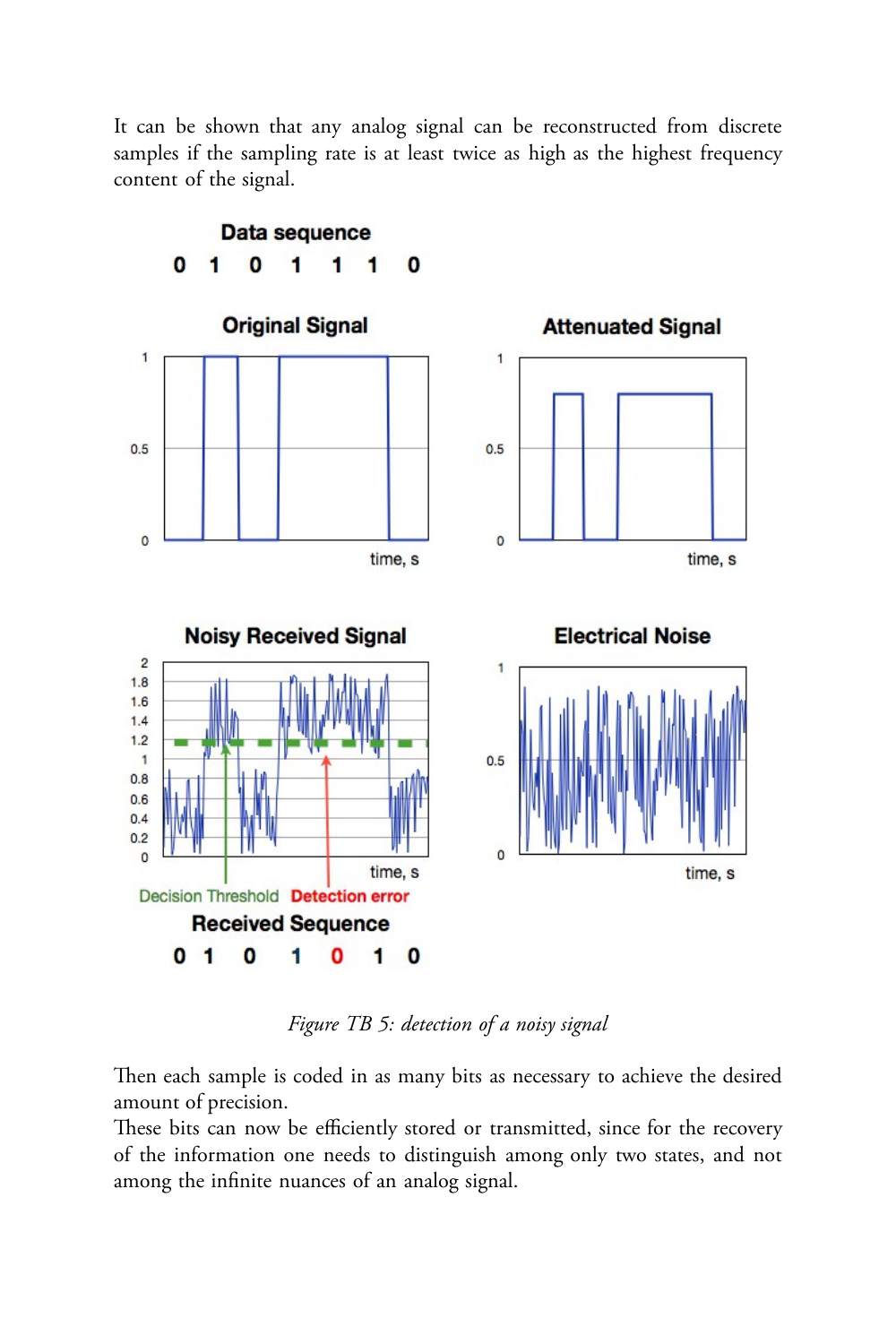This is shown in Figure TB 5, where the original data consists of the 0 1 0 1 1 1 0 sequence. The 0's are represented as zero volts and the 1's as 1 V. As the signal moves towards the receiver, its amplitude will diminish. This effect is called "attenuation" and is shown in the figure. Likewise, there will also be a delay as the signal moves from the transmitter to the receiver, the variability in the delay of the received signal is called *jitter*. Attenuation, noise or jitter (or their combination) if severe enough, can cause a detection error. An amplifier can be used to overcome the attenuation, but the electrical noise always present in the system will add to the received signal.

The noisy received signal is therefore quite different from the original signal, but in a digital system we can still recover the information contained by sampling the received signal at the correct time and comparing the value at the sampling time with a suitable threshold voltage. In this example the noise received signal has a peak of 1.8 V, so we might choose e threshold voltage of 1.1 V. If the received signal is above the threshold, the detector will output a digital 1, otherwise, it will output a 0. In this case we can see that because of the effect of the noise the fifth bit was erroneously detected as a zero.

Transmission errors can also occur if the sampling signal period is different from that of the original data (difference in the clock rates), or if the receiver clock is not stable enough (*jitter*).

Any physical system will have an upper limit in the frequencies that will transmit faithfully (the bandwidth of the system), higher frequencies will be blocked, so the abrupt rise and fall of the voltage will be smoothed out as the signal goes through the channel.

Therefore, we must make sure that each of the elements of the system has enough bandwidth to handle the signal. On the other hand, the greater the bandwidth of the receiver system, the greater the amount of the noise that will affect the received signal.

## **Modulation**

The robustness of the digital signal is also exemplified by the fact that it was chosen for the first trials of radio transmission. Marconi showed the feasibility of long distance transmission, but pretty soon realised that there was a need to share the medium among different users.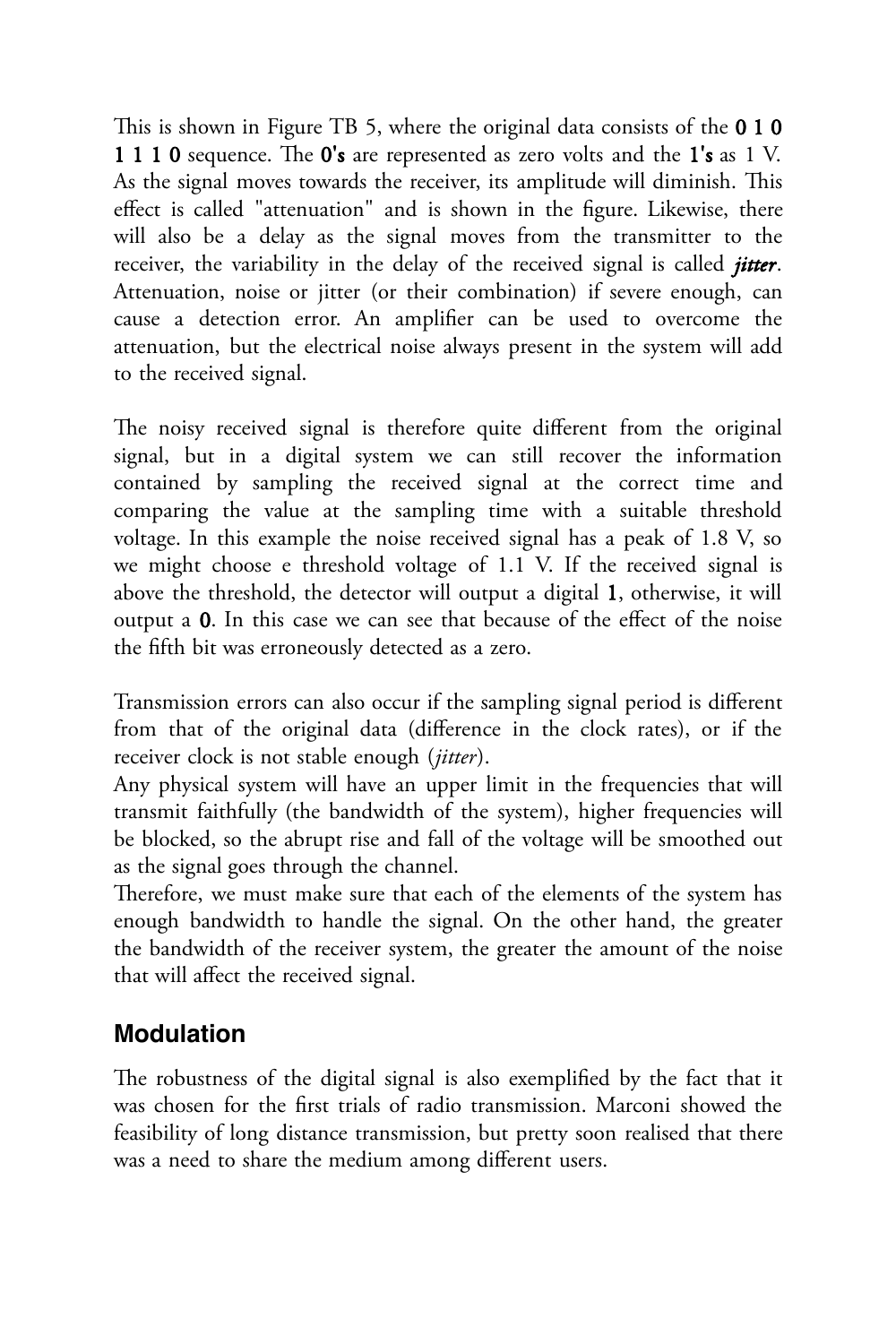This was achieved by assigning different *carrier* frequencies which were *modulated* by each user's *message*. *Modulation* is a scheme to modify the *amplitude*, *frequency* or *phase* of the carrier according with the information one wants to transmit. The original information is retrieved at destination by the corresponding demodulation of the received signal.



 $A =$ Amplitude, volts  $w_0 = 2*\pi f_0$ , angular frequency in radians  $f_{o}$  = frequency in Hz  $T = period$  in seconds,  $T = 1/f_0$  $\Theta$  = Phase

*Figure TB 6: Sinusoidal Carrier Signal*

Figure TB 6 shows a carrier signal with Amplitude A, phase  $\theta$ , and frequency  $\mathbf{f}_{\mathsf{o}}$  which is the reciprocal of the period  $\mathbf{T}.$ 

The combination of different modulation schemes has resulted in a plethora of modulation techniques depending on which aspect one wants to optimise: robustness against noise, amount of information transmitted per second (*capacity* of the link in bits/second) or *spectral efficiency* (number of bits/s per Hertz).

For instance, BPSK -Binary Phase Shift Keying- is a very robust modulation technique but transmits only one bit per symbol, while 256 QAM -Quaternary Amplitude Modulation- will carry 8 bits per symbol, thus multiplying by a factor of eight the amount of information transmitted per second, but to correctly distinguish amongst the 256 symbols transmitted, the received signal must be very strong as compared with the noise (a very high S/N -Signal/Noise ratio- is required).

The ultimate measure of quality in digital transmission is the BER -Bit Error Rate- which corresponds to the fraction of erroneously decoded bits.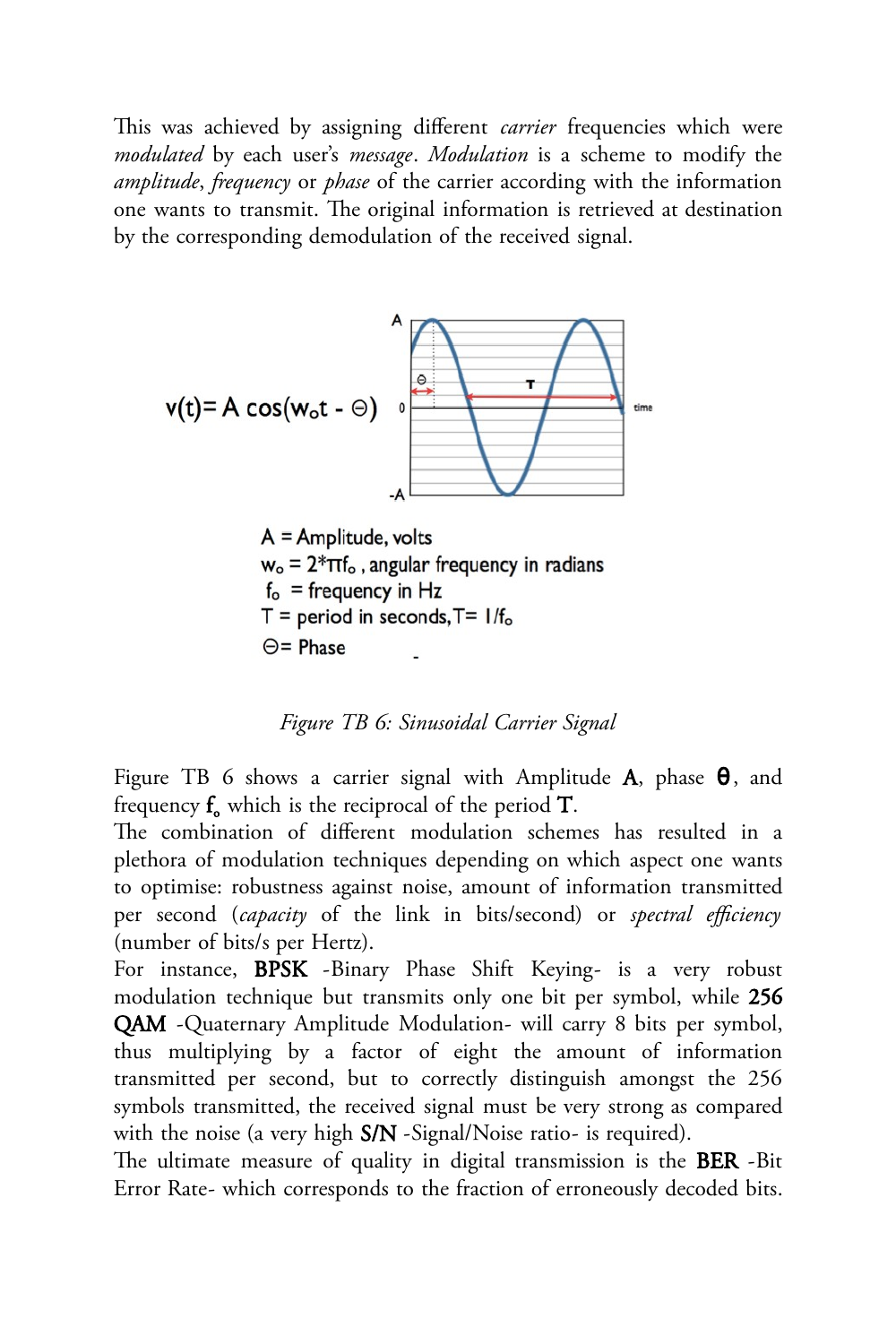Typical values of BER range between  $10^{-3}$  and  $10^{-9}$ .

The modulation also allows us to choose which range of frequency we want to use for a given transmission. All frequencies are not created equal and the choice of the carrier frequency is determined by legal, commercial and technical constraints.

## **Multiplexing and duplexing**

In general, the sharing of a channel among different users is called *multiplexing*.

This is shown in Figure TB 7.



Figure TB 7: Multiplexing

Assigning different carrier frequencies to different users is called FDMA -Frequency Division Multiple Access-.

An alternative technique consists in assigning different *time slots* to different users, in what is known as TDMA -Time Division Multiple Access-, or even different codes in CDMA -Code Division Multiple Access- where the different users are recognised at the receiver by the particular mathematical code assigned to them. See Figure TB 8.

By using two or more antennas simultaneously, one can take advantage of the different amount of fading introduced in the different paths to the receiver establishing a difference among users in what is known as **SDMA** - Space Division Multiple Access-, a technique employed in the MIMO -Multiple Input,Multiple Output- systems that have gained popularity recently.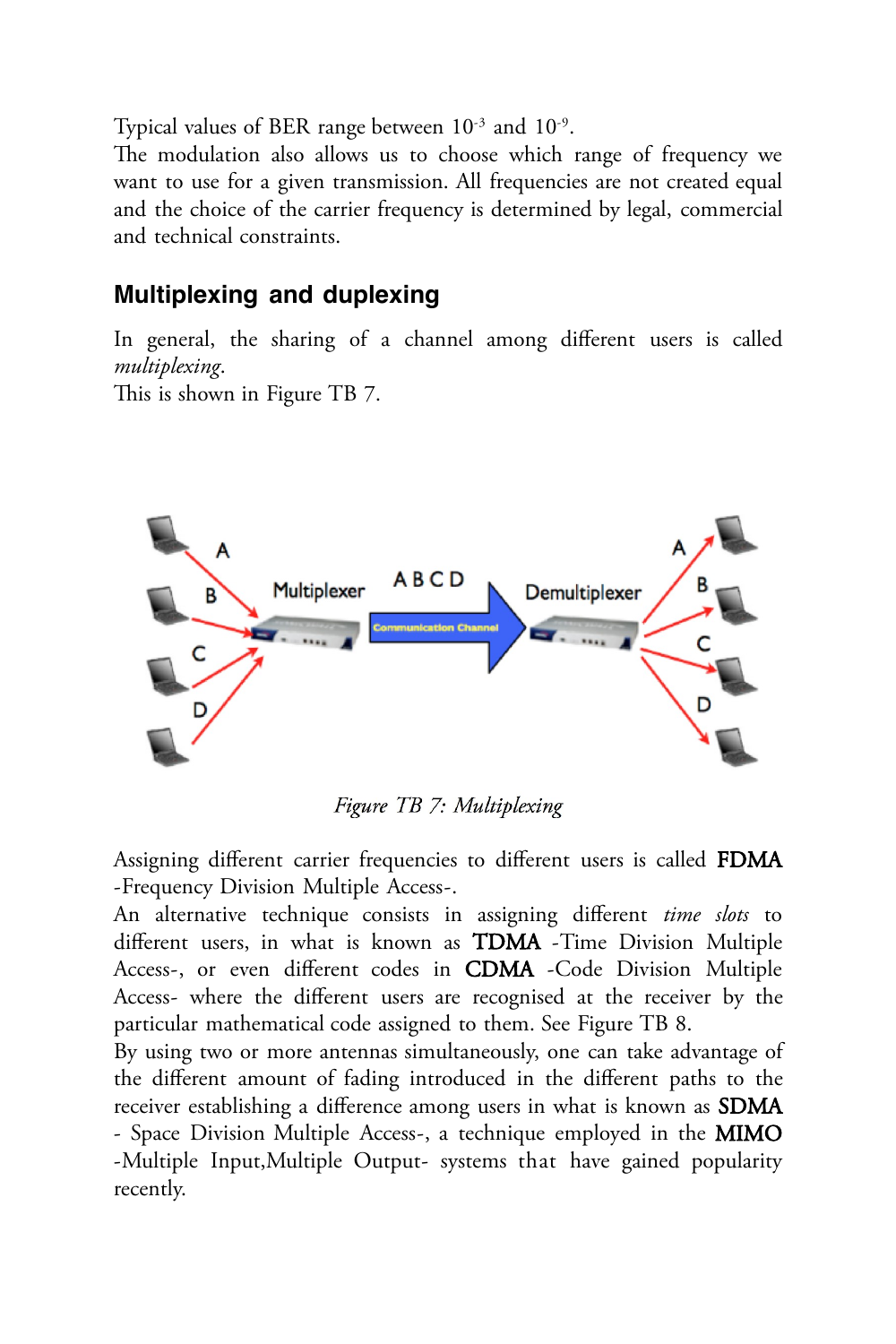

### **Medium sharing techniques**

*Figure TB 8: Medium Sharing techniques*

Most communication systems transmit information in both directions, for instance from the Base Station to the subscriber in what is called the *downlink*, and from the subscriber to the base station in the *uplink*.

To accomplish this, the channel must be shared between the two directions giving rise respectively to FDD -Frequency Division Duplexingand TDD -Time Division Duplexing-.

## **Conclusions**

The communication system must overcome the noise and interference to deliver a suitable replica of the signal to the receiver.